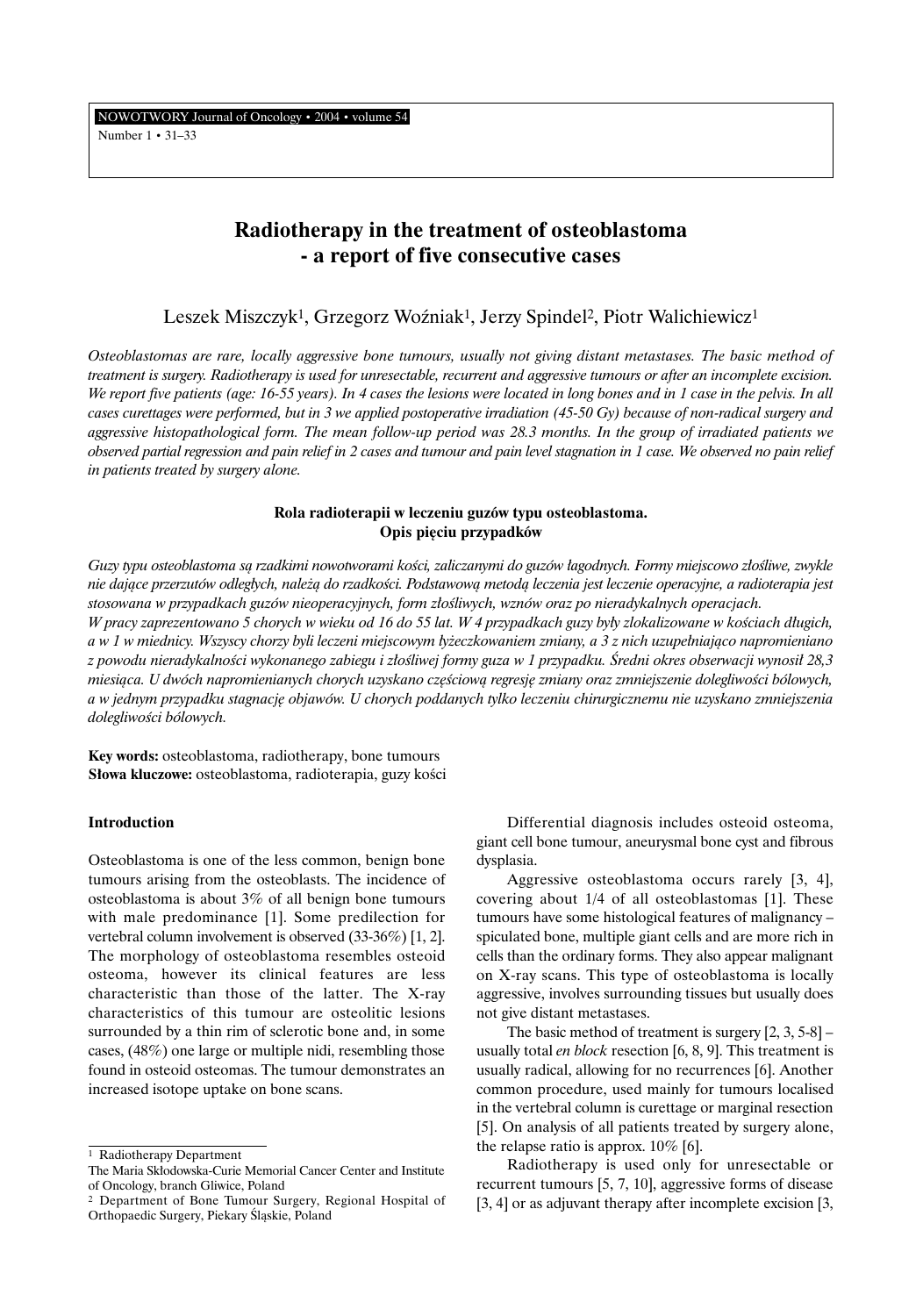7, 10]. The results presented in literature show that radiotherapy is highly effective for osteoblastoma [3, 4, 9]. Long-term relapse-free survival reported in the literature [3-5, 10] varied from 2 [3] to 10 [10] and even 25 years [5]. The most popular fractionation scheme is irradiation using the fraction dose of 2 Gy up to a total dose of 50 Gy delivered in 5 weeks [3, 10]. On the other hand some authors do not report any improvement from radiation treatment even in large groups of patients [6]. One possible reason for this could be that the total delivered dose was too low (between 23 and 36 Gy). Unfortunately, there is no data regarding to dose-effect relationship in osteoblastoma allowing to verify this possibility. There exist literature reports of failures even after relatively high doses (60 Gy) [4], but in view of the cited data, it seems that a total dose of 50 Gy delivered in conventional schemes is, probably, the most effective. Tumour growth stagnation or partial tumour regression should be considered a positive result of radiotherapy. Tumours localised in the bone very rarely regresses immediately after radiotherapy completion and reossification develops slowly. This phenomenon also occurs in other more common tumours, as for example in giant cell bone tumours [11]. It is important to note that pain relief correlates with radiographic tumour regression. It seems that the anti-inflammatory, analgetic effect of radiotherapy as observed, for example, in cases of vertebral body haemangiomas [12] probably does not play an important role in the case of osteoblastomas.

Chemotherapy is reserved mainly for multiple tumors or aggressive types of osteoblastoma [3, 4].

#### **Case reports**

Between 1997 and 2001 five patients (3 men, 2 women; mean age 30 years; range 16-55 years) with osteoblastoma were treated at the Regional Hospital of Orthopaedic Surgery in Piekary Śląskie and in the Maria Skłodowska-Curie Memorial Cancer Centre and Institute of Oncology in Gliwice. All 5 patients were in a very good performance status (Zubrod 0) with an average haemoglobin level of 12.8 g%. In 3 cases the lesion was located in the tibia, in 1 case in the ischium and in 1 case in the femur. The tumour size was similar in all cases, ranging between 3 and 4 cm (mean: 3.5 cm). Patient data is presented in Table I.

In all cases surgery was the first-line treatment. Time from the onset of symptoms to surgery ranged from 3 to

36 months (mean 12 months). Surgery was considered radical in all cases, however in three cases it was found not to be radical microscopically.

Radiographic features and pathological examinations showed an aggressive type in one case – the first radiogram showed an osteolitic 3 x 4 cm tumour with a 1.5 cm spherical nidus in its central part, located proximally in the tibia. One year after treatment the tumour size was 7 x 8 cm with partial destruction of the cortical part of the bone, a spiculated bone formation and unshaped ossification (max. 3.5 cm) in the surrounding soft tissues (Figure 1) (stable X-ray image registered from treatment time). Because of a malignant character of the tumour as seen on the radiograms, an open biopsy specimen was examined by two independent groups of pathologists experienced in bone pathology.

Because of non-radical surgery in 2 cases and an aggressive character of the tumour in 1 case, 3 of our patients were irradiated. The time interval between surgery and radiotherapy was 3.5, 4 and 23 months, respectively. Radiation treatment was performed using high energy photons in 2 cases and <sup>60</sup>Co in 1 case. Patients were treated using dose per fraction  $(1.5 – 2 Gy)$  to a total dose of  $45 - 50$  Gy given over  $33 - 40$  days. The follow-up period ranged from 8 to 68 months (mean – 28.3).

Two patients were treated by surgery alone – one by curettage and one by radical resection. The follow-up was 1 and 39 months, respectively.

During the follow-up period the patients were examined once a month. Local control and pain level were assessed after 1, 2, 6 and 12 months and during the last control. Tumour regression was considered as the level of reossification manifested on the X-ray scan as compared to the X-ray scan performed prior to treatment.

No tumour regrowth was found.

In the group of irradiated patients during control examinations 1, 2 and 6 months after treatment we observed partial regression in 1 case and stagnation in 2 cases. Tumour regression was parallel to pain relief, while radiographic tumour stagnation correlated with a stable level of pain (in 1 case we observed such a state for the entire follow-up of 68 months).

In the case of one irradiated patient with tumour and pain level stagnation reported over the first six months, on last examination (i.e. 8 months after treatment) tumour reossification and pain decrease were observed.

| Table I. The detailed data of analysed patients |     |            |                                     |          |                                       |                                                           |              |                         |                      |
|-------------------------------------------------|-----|------------|-------------------------------------|----------|---------------------------------------|-----------------------------------------------------------|--------------|-------------------------|----------------------|
| The patient<br>number                           | Age | <b>Sex</b> | The<br>haemoglobin<br>level $[g\%]$ | Location | Average<br>size of the<br>tumour [cm] | Time from<br>the first symptom to<br>the surgery [months] | Radiotherapy | Fraction<br>$dose$ [Gy] | Total<br>$dose$ [Gy] |
|                                                 | 21  | М          | 12.3                                | ischium  | 3.0                                   | h                                                         | yes          | 1.5                     | 45.0                 |
| 2                                               | 55  | M          | 12.8                                | tibia    | 3.5                                   |                                                           | yes          | 2.0                     | 50.0                 |
|                                                 | 24  | F          | 13.3                                | tibia    | 3.0                                   |                                                           | yes          | 2.0                     | 50.0                 |
| 4                                               | 16  | M          | 12.0                                | tibia    | 4.0                                   | 36                                                        | no           |                         |                      |
|                                                 | 32  | F          | 13.6                                | femur    | 4.0                                   | o                                                         | no           |                         |                      |

#### **Table I. The detailed data of analysed patients**